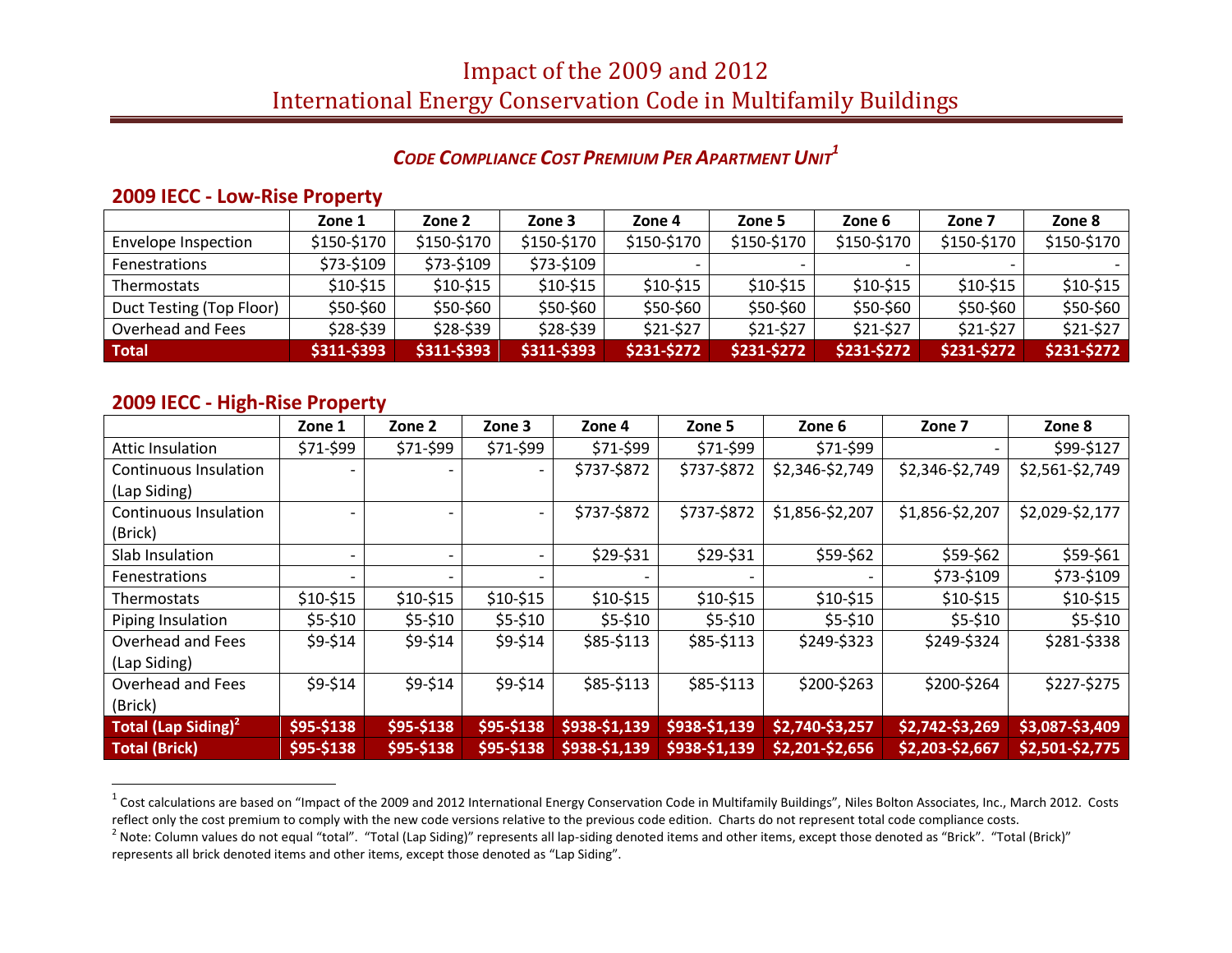# **2012 IECC: Low-Rise Property Zones 1-4**

|                                    | Zone 1      | Zone 2                   | Zone 3          | Zone 3                   | Zone 4          | Zone 4          |
|------------------------------------|-------------|--------------------------|-----------------|--------------------------|-----------------|-----------------|
|                                    |             |                          | $R-13 + R-5$    | $R-20$                   | $R-13 + R-5$    | $R-20$          |
| <b>Envelope Testing</b>            | \$150-\$180 | \$150-\$180              | \$150-\$180     | \$150-\$180              | \$150-\$180     | \$150-\$180     |
| <b>Fenestrations</b>               | \$88-\$124  | \$88-\$124               | \$88-\$124      | \$88-\$124               |                 |                 |
| Refrigerant Piping Shielding       | \$200-\$220 | \$200-\$220              | \$200-\$220     | \$200-\$220              | \$200-\$220     | \$200-\$220     |
| <b>Attic Insulation</b>            |             | \$94-\$132               | \$94-\$132      | \$94-\$132               | \$132-\$170     | \$132-\$170     |
| Cavity Insulation                  |             |                          |                 | \$1,124-\$1,290          |                 | \$1,124-\$1,290 |
| Continuous Insulation (Lap Siding) |             | $\overline{\phantom{0}}$ | \$1,984-\$2,315 | $\overline{\phantom{a}}$ | \$1,984-\$2,315 |                 |
| Continuous Insulation (Brick)      |             |                          | \$1,371-\$1,637 |                          | \$1,371-\$1,637 |                 |
| Overhead and Fees                  | \$44-\$58   | \$58-\$72                | \$252-\$327     | \$166-\$214              | \$247-\$317     | \$161-\$205     |
| (Lap Siding)                       |             |                          |                 |                          |                 |                 |
| Overhead and Fees (Brick)          | \$44-\$58   | \$58-\$72                | \$190-\$252     | \$166-\$214              | \$185-\$243     | \$161-\$205     |
| <b>Total (Lap Siding)</b>          | \$481-\$582 | \$585-\$728              | \$2,767-\$3,297 | \$1,822-\$2,159          | \$2,712-\$3,201 | \$1,767-\$2,064 |
| <b>Total (Brick)</b>               | \$481-\$582 | \$585-\$728              | \$2,093-\$2,546 | \$1,822-\$2,159          | \$2,038-\$2,450 | \$1,767-\$2,064 |

# **2012 IECC Low-Rise Property Zones 5-8**

|                               | Zone 5      | Zone 6          | Zone 6          | Zone 7 and 8    | Zone 7 and 8    |
|-------------------------------|-------------|-----------------|-----------------|-----------------|-----------------|
|                               |             | $R-13 + R-10$   | $R-20 + R-5$    | $R-20 + R-5$    | $R-13 + R-10$   |
| <b>Envelope Testing</b>       | \$150-\$180 | \$150-\$180     | \$150-\$180     | \$150-\$180     | \$150-\$180     |
| Fenestrations                 |             |                 |                 |                 |                 |
| Refrigerant Piping Shielding  | \$200-\$220 | \$200-\$220     | \$200-\$220     | \$200-\$220     | \$200-\$220     |
| Attic Insulation              | \$132-\$170 |                 |                 |                 |                 |
| Cavity Insulation             |             |                 | \$1,124-\$1,290 |                 |                 |
| Continuous Insulation         |             | \$1,984-\$2,248 | \$1,984-\$2,315 | \$1,984-\$2,315 | \$1,719-\$2,017 |
| (Lap Siding)                  |             |                 |                 |                 |                 |
| Continuous Insulation (Brick) |             | \$1,440-\$1,646 | \$1,371-\$1,637 | \$1,371-\$1,637 | \$1,176-\$1,414 |
| Overhead and Fees             | \$48-\$63   | \$233-\$291     | \$248-\$317     | \$233-\$299     | \$207-\$264     |
| (Lap Siding)                  |             |                 |                 |                 |                 |
| Overhead and Fees (Brick)     | \$48-\$63   | \$179-\$225     | \$172-\$224     | \$172-\$224     | \$153-\$200     |
| <b>Total (Lap Siding)</b>     | \$530-\$632 | \$2,567-\$2,940 | \$2,567-\$3,013 | \$2,567-\$3,013 | \$2,276-\$2,681 |
| <b>Total (Brick)</b>          | \$530-\$632 | \$1,969-\$2,271 | \$1,893-\$2,262 | \$1,893-\$2,262 | \$1,678-\$1,814 |